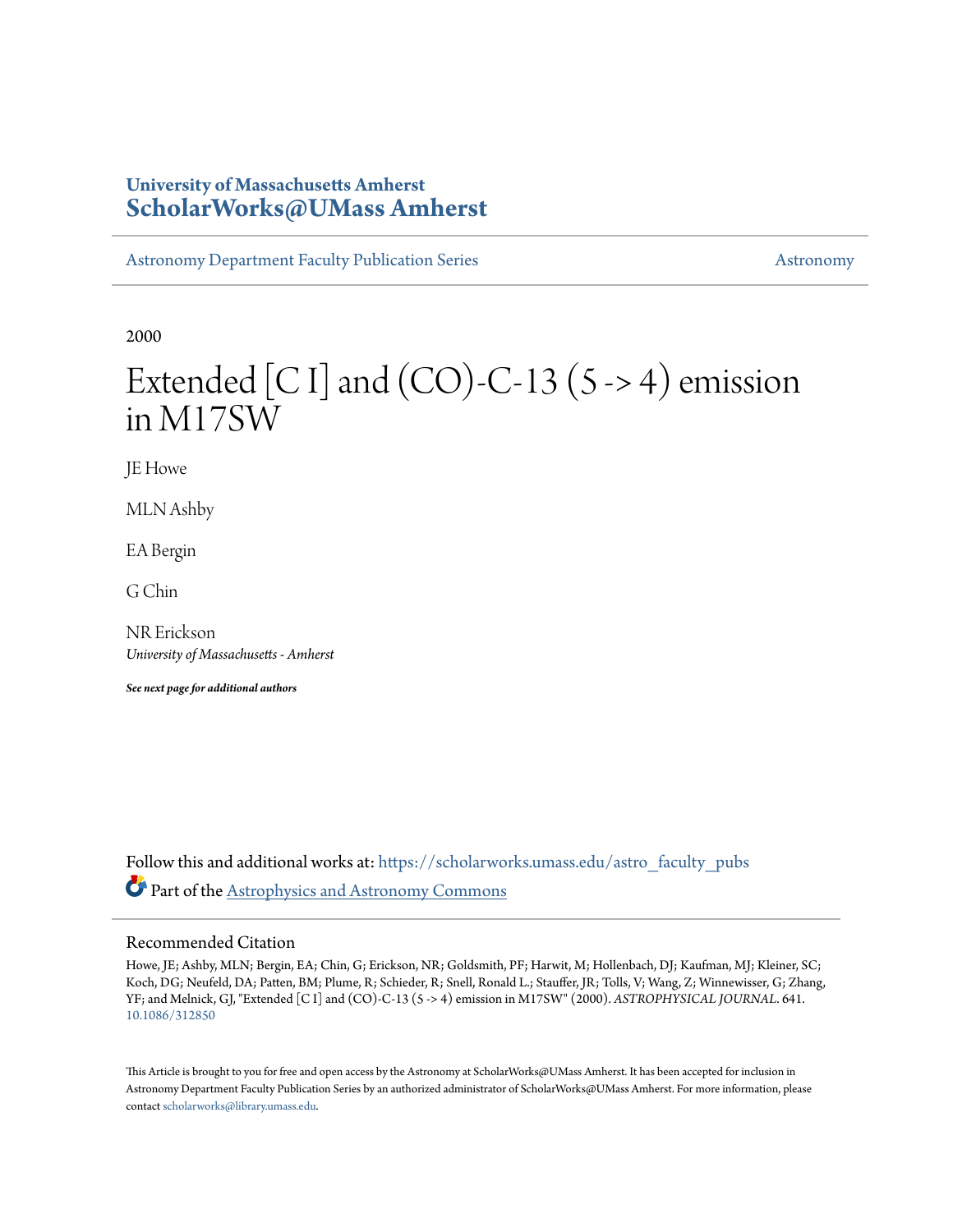### **Authors**

JE Howe, MLN Ashby, EA Bergin, G Chin, NR Erickson, PF Goldsmith, M Harwit, DJ Hollenbach, MJ Kaufman, SC Kleiner, DG Koch, DA Neufeld, BM Patten, R Plume, R Schieder, Ronald L. Snell, JR Stauffer, V Tolls, Z Wang, G Winnewisser, YF Zhang, and GJ Melnick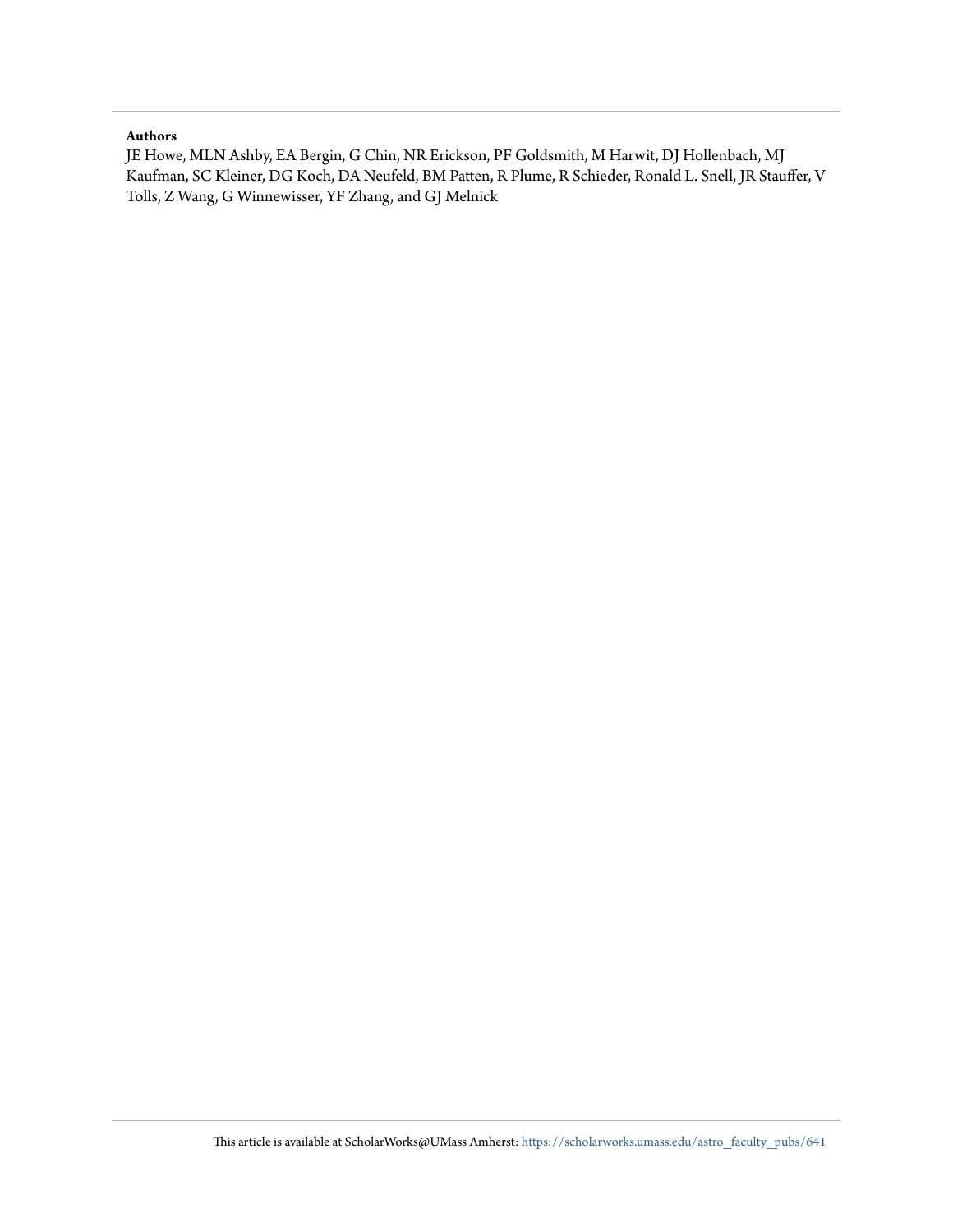## EXTENDED [C I] AND  $^{13} \text{CO}(5 \rightarrow 4)$  EMISSION IN M17SW

J. E. HOWE<sup>1</sup>, M. L. N. Ashby<sup>2</sup>, E. A. Bergin<sup>2</sup>, G. Chin<sup>3</sup>, N. R. Erickson<sup>1</sup>, P. F. Goldsmith<sup>4</sup>, M. HARWIT<sup>5</sup>, D. J. HOLLENBACH<sup>6</sup>, M. J. KAUFMAN<sup>7</sup>, S. C. KLEINER<sup>2</sup>, D. G. KOCH<sup>8</sup>, D. A. NEUFELD<sup>9</sup>, B. M. PATTEN<sup>2</sup>, R. PLUME<sup>2</sup>, R. Schieder<sup>10</sup>, R. L. Snell<sup>1</sup>, J. R. Stauffer<sup>2</sup>, V. Tolls<sup>2</sup>, Z. Wang<sup>2</sup>, G. WINNEWISSER $^{10}$ , Y. F. Zhang<sup>2</sup>, AND G. J. Melnick<sup>2</sup> *Received 2000 May 1; accepted 2000 June 23; published 2000 August 16*

ABSTRACT

We mapped a  $13 \times 22$  pc region in emission from 492 GHz [C I] and, for the first time, 551 GHz  $^{13}CO(5 \rightarrow 4)$ in the giant molecular cloud M17SW. The morphologies of the [C I] and <sup>13</sup>CO emission are strikingly similar. The extent and intensity of the [C I] and  ${}^{13}CO(5 \rightarrow 4)$  emission is explained as arising from photodissociation regions on the surfaces of embedded molecular clumps. Modeling of the  ${}^{13}CO(5\rightarrow4)$  emission in comparison to  ${}^{13}CO(1\rightarrow0)$  indicates a temperature gradient across the cloud, peaking to at least 63 K near the M17 ionization front and decreasing to at least 20 K at the western edge of the cloud. We see no correlation between gas density and column density. The beam-averaged column density of C I in the core is  $1 \times 10^{18}$  cm<sup>-2</sup>, and the mean column density ratio  $N(C I)/N(C O)$  is about 0.4. The variations of  $N(C I)/N(C O)$  with position in M17SW indicate a similar clump size distribution throughout the cloud.

*Subject headings:* ISM: individual (M17SW) — ISM: molecules — ISM: structure — radio lines: ISM submillimeter

#### 1. INTRODUCTION

M17SW is a giant molecular cloud at a distance of 2.2 kpc (Chini et al. 1980) illuminated by the M17 OB association about 1 pc to the east. Studies of molecular excitation (Snel l et al. 1984), molecular line profiles (Martin, Sanders, & Hills 1984), and maps of molecular emission (Stutzki & Güsten 1990) from the M17SW core have all concluded that the dense gas is highly clumped. Early photochemical models of molecular cloud/H II region interfaces predicted an overlying layer of ionized carbon and a thin underlying layer of neutral carbon within a photodissociation region (PDR) between the ionize d and molecular gas components (e.g., Langer 1976a; Tielens & Hollenbach 1985). Given the edge-on geometry of M17SW and the H II region, observations of [C I] and [C II] emission along cuts through the interface region unexpectedly detected these species more than a parsec into the molecular cloud (Keene et al. 1985; Genzel et al. 1988; Stutzki et al. 1988). Genzel et al. and Stutzki et al. concluded that far-ultraviolet (FUV) radiation penetrates the interclump medium and excites PDRs on the surfaces of illuminated clumps. Subsequent multicomponent PDR models of the cloud have accounted for the intensity of the emission from numerous far-infrared and submillimeter atomic and molecular lines (Burton, Hollenbach, & Tielens 1990; Meixner et al. 1992). Sekimoto et al. (1999) present observations of [C I] emission extending more than a degree southwest of the M17SW cloud core.

The dual radiometers on board the *Submillimeter Wave As-*

- <sup>2</sup> Harvard-Smithsonian Center for Astrophysics, 60 Garden Street, Cambridge, MA 02138.
- <sup>3</sup> NASA Goddard Spaceflight Center, Greenbelt, MD 20771.

- <sup>5</sup> 511 H Street SW, Washington, DC 20024-2725; also Cornell University.
- <sup>6</sup> NASA Ames Research Center, MS 245-3, Moffett Field, CA 94035.
- <sup>7</sup> Department of Physics, San Jose State University, One Washington Square, San Jose, CA 95192-0106.

<sup>9</sup> Department of Physics and Astronomy, Johns Hopkins University, 3400 North Charles Street, Baltimore, MD 21218.

*tronomy Satellite* (*SWAS*) provide the ability to simultaneously observe the emission from the  $J = 5 \rightarrow 4$  rotational transition of <sup>13</sup>CO at 550.926 GHz and the <sup>3</sup> $P_1 \rightarrow {}^3P_0$  fine-structure transition of C <sup>I</sup> at 492.161 GHz. The roughly 4′ beamsize of *SWAS* affords us the opportunity to map large regions in the  ${}^{13}CO(5\rightarrow4)$  and [C I] lines and study the large-scale physical conditions in and structure of the dense interstellar medium. This is especially important for the  ${}^{13}CO(5 \rightarrow 4)$  line, since few maps are available in the mid- $J$ <sup>13</sup>CO transitions beyond the small-scale strip maps of Graf et al. (1993). Whereas the critical density ( $n_{cr} \sim 2 \times 10^3$  cm<sup>-3</sup>) and upper-level energy ( $E_u = 24$ K) of [C I] enable it to be easily excited wherever neutral carbon is present in the dense ISM, the <sup>13</sup>CO(5→4) line ( $n_{cr} \sim 2 \times 10^5$  $\text{cm}^{-3}$ ;  $E_u = 79 \text{ K}$ ) will preferentially probe warmer, denser regions.

We obtained with *SWAS* the first large-scale map of the  $13CO(5\rightarrow4)$  line in M17SW, as well as the [C I] line over the same region. We combine these results with millimeter  ${}^{13}$ CO observations to probe the physical conditions in the extended cloud and the spatial and density structure of the bulk of the molecular gas.

#### 2. OBSERVATIONS AND RESULTS

We mapped the [C I] and  ${}^{13}CO(5 \rightarrow 4)$  lines in M17SW with *SWAS* between 1999 June 30 and 1999 July 12. We observed a  $21' \times 35'$  region (13  $\times$  22 pc) in mapping mode with a 1'6 grid spacing, nodding the telescope between the source position and

<sup>&</sup>lt;sup>1</sup> Department of Astronomy, University of Massachusetts, Amherst, MA 01003.

<sup>4</sup> National Astronomy and Ionosphere Center, Department of Astronomy, Cornell University, Space Sciences Building, Ithaca, NY 14853-6801.

<sup>8</sup> NASA Ames Research Center, MS 245-6, Moffett Field, CA 94035.

<sup>10</sup> I. Physikalisches Institut, Universität zu Köln, Zülpicher Strasse 77, D-50937 Köln, Germany.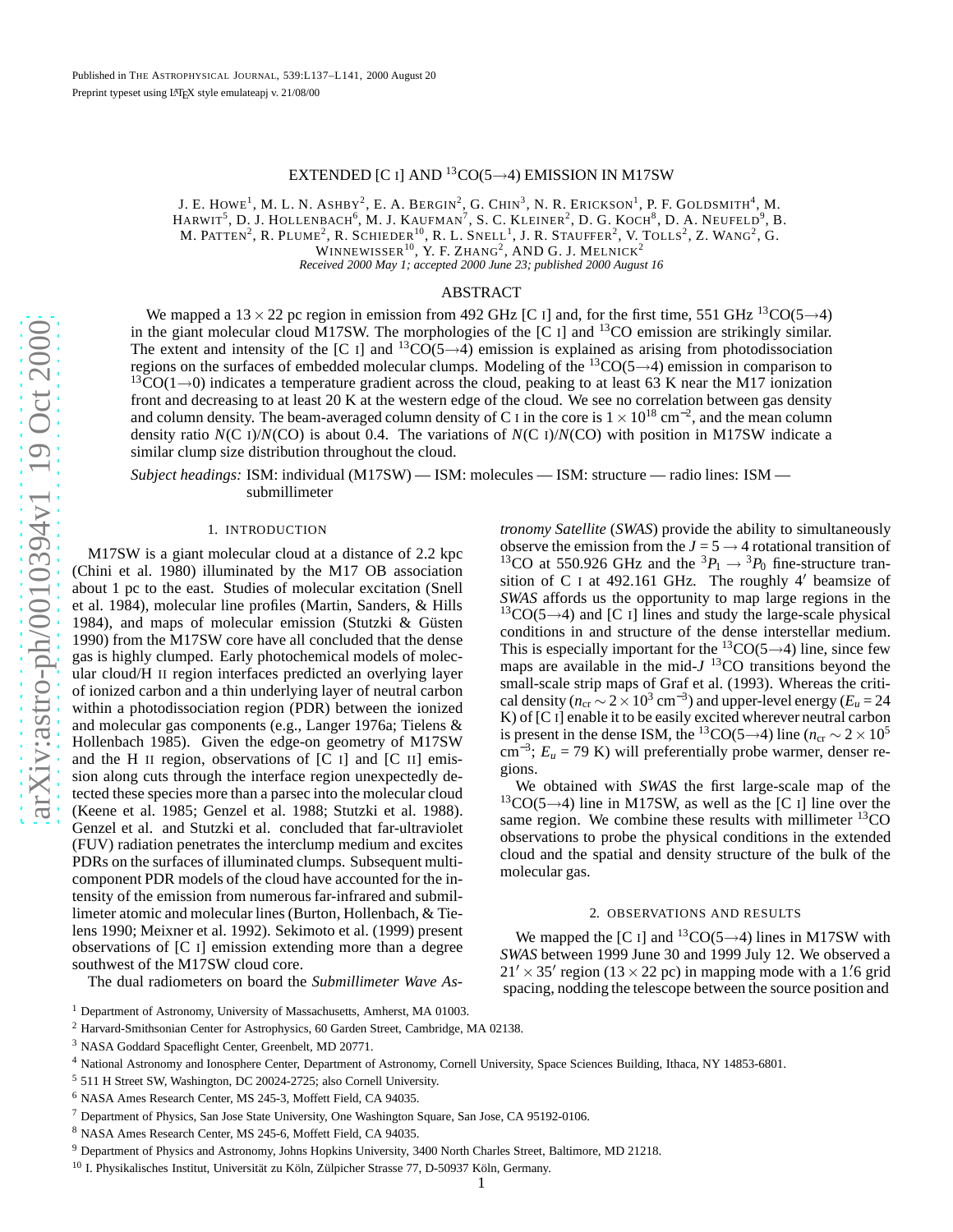

FIG. 1.— Integrated intensity maps of emission from 492 GHz [C I] (*left panel*) and 551 GHz <sup>13</sup>CO(5→4) (*center panel*) in M17SW observed by *SWAS*, compared to a <sup>13</sup>CO(1→0) map smoothed to equivalent spatial resolution (*right panel*; Wilson et al. 1999). Mapping offsets are relative to position  $\alpha = 18^{\rm h}20^{\rm m}22^{\rm s}.$  1, δ = −16<sup>°</sup>12′37′′ (J2000). Contour levels for all maps range from 0.1 to 0.9 of the peak in steps of 0.1. Peak intensities  $(T_A^*$  scale) are 57.2 K km s<sup>-1</sup> for [C I], 56.9 K km s<sup>-1</sup> for <sup>13</sup>CO(5→4), and 38.2 K km s<sup>-1</sup> for <sup>13</sup>CO(1→0), integrated over the *V*<sub>LSR</sub> range 14–26 km s<sup>-1</sup>.

a reference position at  $\alpha = 18^{\text{h}}25^{\text{m}}13.81$ ,  $\delta$  = −16◦50′37′′(J2000). Integration times are typically about 3 minutes, except for 16 central positions observed for  $H_2O$  detections and described in Snell et al. (2000). The spatial resolution of the observations is about 4′ , and the spectral resolution is about 1 km s<sup>-1</sup>, sampled with a spacing of 0.6 km s<sup>-1</sup>. The [C I] and <sup>13</sup>CO(5→4) linewidths range from about 2–9 km s<sup>-1</sup> (typically 5  $km s^{-1}$ ), so the lines are well resolved. We reduced the spectra using the standard *SWAS* pipeline procedure, and removed small first-order polynomial baseline offsets. Details of the *SWAS* receivers, beam shapes, backend spectrometer, and observing modes are presented in Melnick et al. (2000). We present the maps herein on the  $T_A^*$  scale, uncorrected for the *SWAS* main beam efficiency  $\eta_{\rm mb} = 0.90$ .

We show integrated intensity maps of the [C I] and  $13CO(5\rightarrow4)$  emission in Figure 1, as well as a  $13CO(1\rightarrow0)$  map from Wilson, Howe, & Balogh (1999), observed at 47<sup>"</sup> resolution with the 14 m telescope of the Five College Radio Astronomy Observatory (FCRAO) but smoothed to 4. ′0 resolution for comparison to the *SWAS* observations. The maps include emission within the velocity range ( $V_{LSR}$ ) 14–26 km s<sup>-1</sup>, which excludes line-of-sight velocity components not associated with the M17 H II region. The similarity of the morphology and extent of the [C I] and <sup>13</sup>CO(1→0) emission is particularly striking. This behavior of the [C I] and low-*J* <sup>13</sup>CO emission has also been observed in other giant molecular clouds, notably Orion A (Tauber et al. 1995; Ikeda et al. 1999; Plume et al. 2000), S140 (Plume, Jaffe, & Keene 1994), W3, L1630, and Cep A (Plume et al. 1999). The morphology of the  ${}^{13}CO(5\rightarrow4)$ emission is also similar to the [C I] emission but not as extended, except at the eastern edge nearest the H II region. The  $13CO(5\rightarrow4)$  emission peaks slightly eastward of the [C I] and  $13CO(1\rightarrow 0)$  emission peaks, indicating higher temperatures or gas densities at the eastern edge of the cloud. We explore this further in §3.

The shapes of the  $[C]$  and  $^{13}$ CO lines are quite similar, with the [C I] and <sup>13</sup>CO(1→0) line profiles being nearly identical. There are some subtle differences between the  ${}^{13}CO(5\rightarrow4)$  line and the other lines, most notably a slight velocity shift at the map center position and slight variances in the red side of the line profile in the northeastern region. Overall, however, the spectra reveal a dynamical as well as morphological similarity between the  $[C \, I]$  and <sup>13</sup>CO gas components.



FIG. 2.— Model results for the distribution of <sup>13</sup>CO column density (*left panel*) and kinetic temperature (*right panel*) in M17SW. Position offsets are relative to  $\alpha = 18^{\rm h}20^{\rm m}22^{\rm s}1$ ,  $\delta = -16^{\circ}12'37''$  (J2000). Contour levels range from 0.1 to 0.9 of the peak in steps of 0.1 for  $N(^{13}CO)$  (peak value 6.1  $\times$  10<sup>16</sup> cm<sup>-2</sup>), and 0.3 to 0.9 of the peak in steps of 0.1 for  $T_K$  (peak value 63 K). Regions with <sup>13</sup>CO(5→4) detections less than  $1\sigma$  are blanked.

#### 3. DISCUSSION

#### 3.1. *Temperature, Density, and Column Density Structure*

We used the <sup>13</sup>CO(5→4) and <sup>13</sup>CO(1→0) integrated intensities together with an iterative algorithm incorporating the Large Velocity Gradient (LVG) radiative transfer approximation (e.g., Scoville & Solomon 1974) to model the  ${}^{13}$ CO column density  $N(^{13}CO)$ ,  $H_2$  number density  $n(H_2)$ , and kinetic temperature  $T_K$ . In the LVG modeling we used collision rates for CO with para- $H_2$  (Flower & Launay 1985). Substituting ortho- $H_2$  rates resulted in insignificant differences in the model results. For each position, we began with initial estimates of  $T_K = 10 \text{ K}$ ,  $N(^{13}CO)$ appropriate for LTE, and  $n(H_2)$  from Snell et al. (1984) for the core or  $n(H_2) = 1 \times 10^5$  cm<sup>-3</sup> elsewhere (Wilson et al. 1999). We used these estimates as input for the LVG algorithm, together with velocity widths derived from the  ${}^{13}CO(1\rightarrow0)$  data, to produce model <sup>13</sup>CO(5→4) and <sup>13</sup>CO(1→0) integrated intensities. We iterated the model with density as the free parameter until the model  ${}^{13}CO(5\rightarrow4)/{}^{13}CO(1\rightarrow0)$  integrated intensity ratio reproduced the observations. If the  $J \leq 5$  level populations thermalized with too low a ratio (i.e. further increases in density no longer affected the line ratio), we incremented  $T_K$  and reiterated until the observed ratio was reached. We then iterated the model with  $N(^{13}CO)$  as the free parameter until the absolute intensities of the lines agreed with observations. This value of  $N(^{13}CO)$  was then used again in the iteration with  $n(H_2)$  to check that line opacity effects did not change the line ratio, and the entire loop repeated as necessary until the model line intensities and ratios agreed with the observations. This procedure then yields the minimum temperatures necessary to explain the line ratios.

The model results show clear evidence that the molecular cloud is heated by the H II region/ionization front at its eastern edge. In Figure 2 we show the temperature distribution over the region mapped in  ${}^{13}CO(1\rightarrow 0)$  as well as the derived  ${}^{13}CO$ column density distribution. The peak beam-averaged column density is  $6.1 \times 10^{16}$  cm<sup>-2</sup>, with a mean value of  $1.2 \times 10^{16}$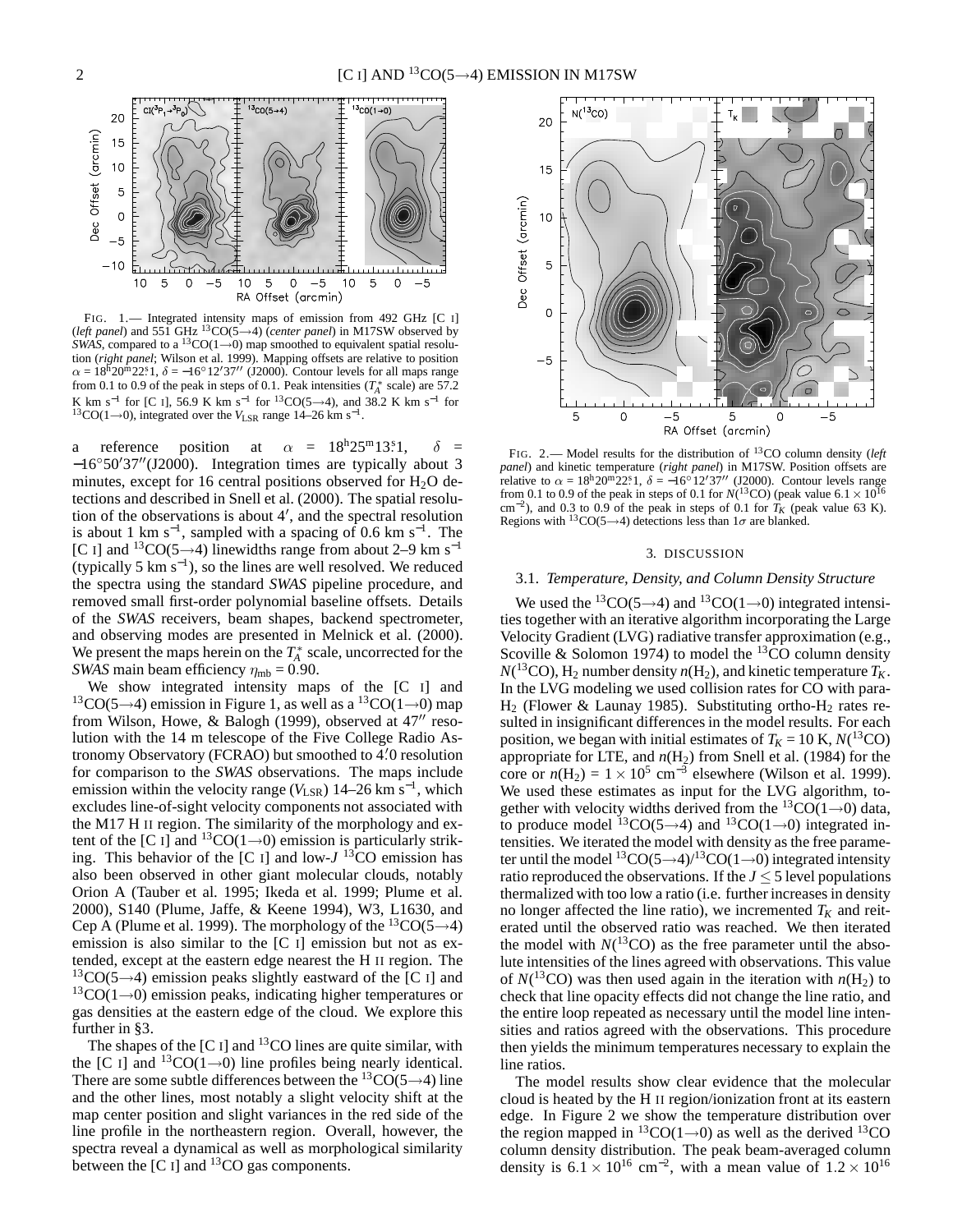

FIG. 3.— (*Top*) The linear correlation of the integrated intensity ( $T_{MB}$  scale) of [C I] with <sup>13</sup>CO(1→0) at each position in M17SW. The dashed line traces the least-squares linear fit to the data (slope 0.84). The dotted line plots the equivalent fit for the Orion A cloud (slope 0.5; Ikeda et al. 1999). (*Bottom*) The derived ratio of the column densities of C I to CO [where *N*(CO)  $\equiv 50N(^{13}CO)$ ] is plotted against the <sup>13</sup>CO column density at each position in M17SW. Errorbars are  $\pm 1\sigma$  as described in the text. The dashed line marks the mean value of  $N(C I)/N(C O)$  (0.37) for all data points. The triangles plot the value of *N*(C I)/*N*(CO) in bins containing equal numbers of <sup>13</sup>CO molecules, with the abscissa at the center of each binning range.

cm<sup>−</sup><sup>2</sup> . The column density map appears virtually identical to the <sup>13</sup>CO(1→0) integrated intensity map (Fig. 1), a property attributable to the low opacity of the <sup>13</sup>CO lines ( $\tau \lesssim 0.6$  for either line). The highest gas temperatures are found along the eastern edge of the cloud, peaking at about 60 K near the cloud core. The mean cloud temperature is 35 K, similar to the global cloud temperature of 30 K derived by Wilson et al. (1999). The temperature we derive for the core region is also consistent with the temperatures derived from millimeter observations of optically thin CH<sub>3</sub>CCH emission (Bergin et al. 1994). Our observations apparently are insensitive to the high temperature gas  $(T_K \geq 200 \text{ K})$  responsible for CO(7→6) line emission observed in the H  $II/H<sub>2</sub>$  interface region, however this gas is estimated to comprise only about 5 percent of the total column density (Harris et al. 1987) and would contribute only about 10 percent of the observed peak  ${}^{13}CO(5\rightarrow4)$  intensity.

We derive molecular gas densities in the range  $1-6 \times 10^5$ cm<sup>-3</sup> over the entire region mapped, with a median value of  $3 \times 10^5$  cm<sup>-3</sup>, about half as large as densities derived from multi-transition CS observations of the core region of M17SW (Snell et al. 1984; Wang et al. 1993). In contrast to the wellordered column density and temperature distribution across the M17SW cloud, the density distribution appears almost random. In particular, there is no correlation between the gas density and the column density. Instead, high- and low-density regions are peppered randomly throughout the region. Since the excitation of the <sup>13</sup>CO(5→4) emission depends both on the temperature and density, with higher densities requiring lower temperatures for the same  $J = 5$  fractional population, we investigated whether there was any trend between  $T_K$  and  $n(H_2)$  as an artifact of the modeling algorithm. We see no correlation between the gas temperature distribution and the density distribution in the model results.

Although the model distributions of temperature and density are uncorrelated, the densities we derive are sensitive to the model cloud temperature. For example, uniform cloud temperatures of 50 K and 100 K yield median cloud densities of  $4 \times 10^4$  and  $1 \times 10^4$  cm<sup>-3</sup>, respectively. The model column densities are insensitive to temperature, decreasing by only 20 percent if  $T_K = 100$  K. Since such large column densities of hot gas are difficult to produce throughout the cloud, and since our model mean cloud temperature is already somewhat higher than the Wilson et al. (1999) global cloud temperature, we consider  $4 \times 10^4$  cm<sup>-3</sup> as a reasonable lower limit to the mean cloud density.

The modeling results for the density and column density of the molecular gas in M17SW require that the gas is highly clumped. We derive the volume filling factor of the gas by dividing the ratio of the peak H<sub>2</sub> column density  $(4 \times 10^{22} \text{ cm}^{-2})$ , assuming a <sup>13</sup>CO abundance of  $1.5 \times 10^{-6}$  relative to H<sub>2</sub>) to the mean H<sub>2</sub> number density  $(3 \times 10^5 \text{ cm}^{-3})$  by the linear extent of the core (3 pc core size, deconvolved from the *SWAS* beam). From these quantities, we derive a volume filling factor of 0.02. Stutzki & Güsten (1990) derive toward the central 13′′ of the core a volume filling factor of 0.13 for gas with densities greater than  $10^5$  cm<sup>-3</sup>, reflecting a higher concentration of clumps at the core peak region.

## 3.2. *The Correlation of* [C I] *and* <sup>13</sup>*CO Emission*

The large extent of the [C I] emission in M17SW and its similarity to isotopic CO emission was first noted by Keene et al. (1985) and Genzel et al. (1988) along linear cuts through the ionization front/molecular cloud interface. The large-scale [C I] and <sup>13</sup>CO maps in Figure 1 show that this similarity extends over the entire region mapped. We plot in the top panel of Figure 3 the observed correlation of the integrated intensities of the [C I] and <sup>13</sup>CO(1→0) emission. We converted the data to the main-beam temperature scale  $T_{\text{mb}}$  to remove differences in telescope beam efficiencies from the observed relation ( $\eta_{\rm mb} = 0.52$ ) for the FCRAO data; Wilson et al. 1999). The observed trend is well fit (linear least-squares, correlation coefficient 0.95) by the  $r$ elation  $\int T_{\rm mb} dV$ ([C I]) = (0.84±0.02)  $\int T_{\rm mb} dV$ (<sup>13</sup>CO(1→0)) −  $(0.4 \pm 0.4)$ . The slope of this relation is similar to the slope observed between [C I] and <sup>13</sup>CO(2→1) in the Orion Bar region by Tauber et al. (1995;  $\sim$  0.8), but is somewhat higher than the relation reported by Ikeda et al. (1999;  $\sim$  0.5) for the Orion A cloud as a whole, and for the ensemble of clouds W3, L1630, S140, and Cep A (Plume et al. 1999). We propose a possible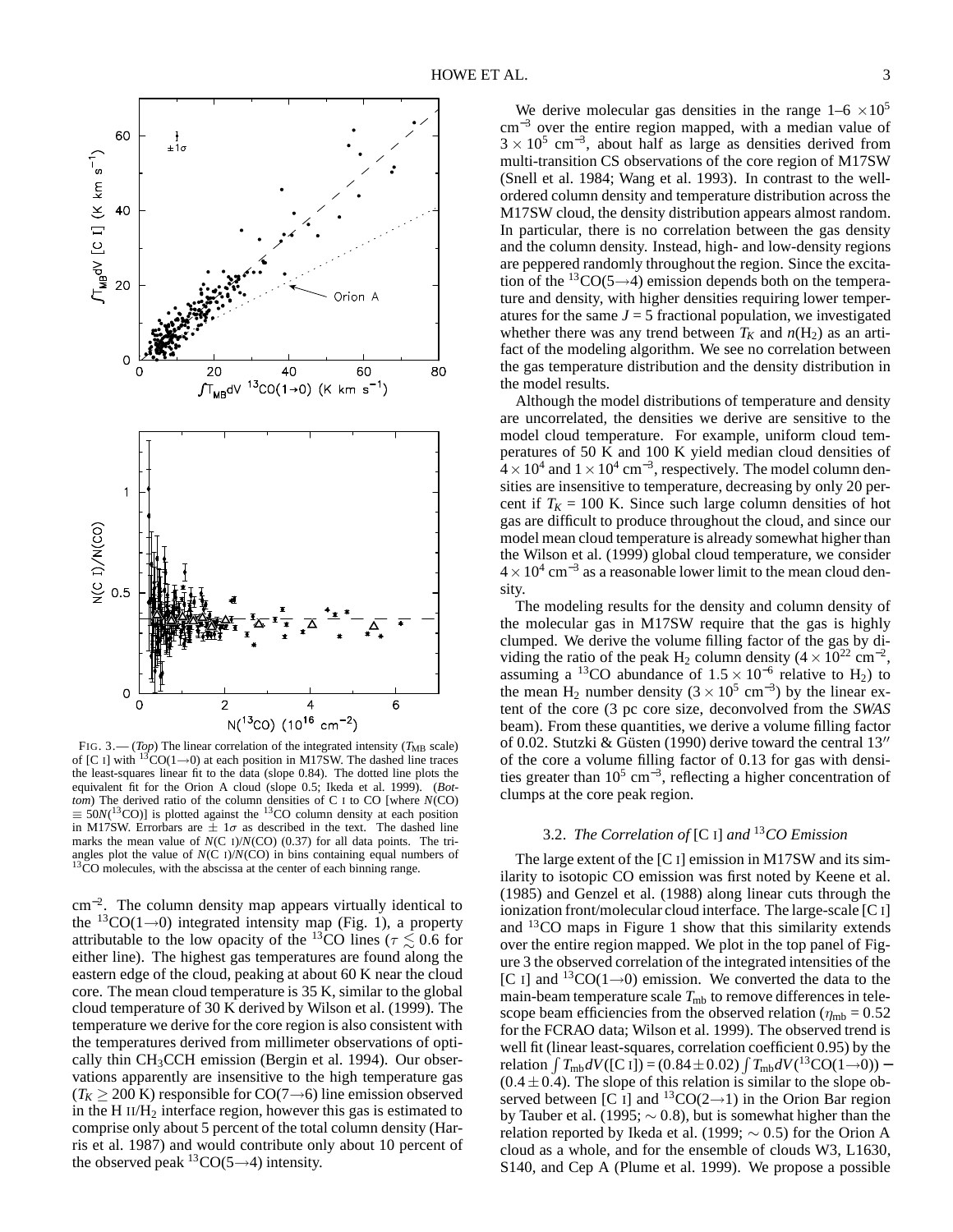explanation for this in §3.3.

We used the *SWAS* [C I] observations to model the C I column density  $N(C)$  in a manner similar to the <sup>13</sup>CO LVG modeling, using the collision rates of Schröder et al. (1991). Since the spatial distribution and velocity profiles of the C I and <sup>13</sup>CO lines are nearly identical, we used the temperatures and densities derived from the <sup>13</sup>CO observations, along with the  $13CO(1\rightarrow0)$  linewidths, as fixed input parameters to the LVG algorithm. We then iterated the models with  $N(C I)$  as the sole free parameter until the model [C I] intensities matched the observations. *N*(C I) ranges from  $1.1 \times 10^{16}$  cm<sup>-2</sup> to  $1.1 \times 10^{18}$ cm<sup>-2</sup> with a median value of  $1.7 \times 10^{17}$  cm<sup>-2</sup>. The [C I] line is optically thin, with a maximum opacity less than 0.6 at the core. Our peak value of *N*(C I) is about half that obtained by Sekimoto et al. (1999) in a 2′ beam. The spatial distribution of  $N(C I)$  is nearly identical to the distribution of  $N(^{13}CO)$  shown in Figure 2.

The derived C I column densities show an interesting behavior when compared to the  ${}^{13}CO$  column densities. In the bottom panel of Figure 3 we plot the ratio of *N*(C I) to the CO column density  $N(CO)$  (calculated assuming a  $CO<sup>13</sup>CO$  abundance ratio of 50) as a function of  ${}^{13}CO$  column density for each model position. Errorbars reflect the random errors of the [C I] and  $13CO(1\rightarrow 0)$  intensities, but not systematic uncertainties in the LVG models. Whereas at the low column densities at the edges of the molecular cloud the *N*(C I)/*N*(CO) ratio ranges from 0.1 to 1.0, at high column densities in the core of the cloud the lower and upper bound for the range asymptotically approach the mean  $N(C I)/N(C O)$  ratio for all positions  $(0.37)$ . This is similar to the behavior exhibited for the Orion A cloud, except the mean column density ratio is much lower, only about 0.10 in the Orion core regions (Plume et al. 2000). The behavior of the *N*(C I)/*N*(CO) ratio is difficult to understand in the context of chemical models where the neutral carbon is produced *in situ* in the molecular gas (e.g., Langer 1976b; Pineau des Forêts, Roueff, & Flower 1992), and would thereby predict a more or less constant column density ratio. Likewise, simple plane parallel PDR models (e.g., Langer 1976a; Tielens & Hollenbach 1985; Hollenbach, Takahashi, & Tielens 1991) predict a rising value of *N*(C I)/*N*(CO) with decreasing molecular gas column density, but not the increased scatter we observe in the ratios. Remarkably, summing the  $N(^{13}CO)$ -ordered data of Figure 3 into bins of equal total number of <sup>13</sup>CO molecules (in this case,  $2 \times 10^{17}$  cm<sup>-2</sup> × *A*<sub>beam</sub>, where *A*<sub>beam</sub> is the area subtended by the *SWAS* beam at the distance of M17SW), and then computing *N*(C I)/*N*(CO) for the binned data, shows that *N*(C I)/*N*(CO) is independent of the mean  ${}^{13}$ CO column density for each bin (see Fig. 3). The resolution to the behavior of *N*(C I)/*N*(CO) lies in the structure of the M17SW molecular cloud.

#### 3.3. *PDR Emission and the Structure of M17SW*

Theoretical models of PDRs are quite successful at predicting the observed <sup>13</sup>CO(5→4) and [C I] line intensities and the column density of C Ifor the physical conditions in the region mapped by *SWAS*. Based on the arguments of Stutzki et al. (1988) and Meixner et al. (1992), we expect the incident FUV field within the cloud to range from  $\sim 10 G_0$  at the northwestern edge to  $4 \times 10^4$  *G*<sub>0</sub> at the ionization front located about 1.5 northeast of the map reference position, where  $G_0$  is in units of the Habing flux. Our LVG modeling indicates a fairly narrow range of densities,  $1-6 \times 10^5$  cm<sup>-3</sup>. PDR models predict

a column density  $N(C I) \sim 4 \times 10^{17}$  cm<sup>-2</sup> insensitive to variations in  $G_0$  and only weakly dependent on density (Tielens  $\&$ Hollenbach 1985). This is similar to the mean value of *N*(C I) derived for the M17SW cloud. For the peak *N*(C I) we derive, only a few PDRs along the line of site through the core are required. Kaufman et al. (1999) present updated homogeneous PDR models covering the range of densities and FUV fluxes appropriate for M17SW, and have recently incorporated  ${}^{13}$ CO into the models for comparison with *SWAS* observations. These models successfully predict the same range of  ${}^{13}CO(5\rightarrow4)$  integrated intensities, for the densities and FUV fluxes we find in M17SW, as those observed by *SWAS*. The PDR models of Köster et al. (1994) also predict the peak  ${}^{13}CO(5\rightarrow4)$  line temperature we observe, for  $G_0 = 10^4$  and  $n(H_2) = 10^5$  cm<sup>-3</sup>. The Kaufman et al. (1999) models match the observed [C I] integrated intensities for regions of the cloud with  $G_0 < 100$ , but are a factor of about 3–4 too low for the core of the cloud. Again, this is easily explained by requiring several PDRs along the line of sight through the core.

The extent of the  $[C_1]$  emission and the relationship of  $N(C_1)$ with the molecular gas column density require not only that the gas is clumpy, but that the distribution of clump sizes is similar throughout the cloud, from the core out to the periphery. In a clumpy cloud penetrated by FUV radiation, PDRs arise on the surfaces of the dense clumps, with a thin shell of C I encompassing the CO in the clump. Consider unresolved clumps of similar density, as is the case for the *SWAS* observations (see Stutzki & Güsten 1990). The beam-averaged column density *N*(C I) depends on the clump surface area while *N*(CO) depends on the volume, so the ratio *N*(C I)/*N*(CO) varies as the inverse size of the clumps. Thus, one might expect for a cloud with a range of clump sizes a large scatter in the column density ratio, as we see in the low column density regions where only a few clumps are probably subtended by the *SWAS* beam. As the beam samples larger column densities, i.e. more clumps in the beam, the clump size distribution is more completely sampled and the scatter in *N*(C I)/*N*(CO) decreases, approaching the value appropriate for the mean surface area to volume ratio of the clump size distribution. By summing up the low column density regions we increase the clump sample size, and we see from Figure 3 that the *N*(C I)/*N*(CO) ratio for equal total gas masses gives the same value of  $N(C I)/N(C O)$ . Thus, the size distribution of clumps must be the same throughout the cloud. The diameter of a spherical clump with a C I/CO number ratio of 0.37 and H<sub>2</sub> density  $3 \times 10^5$  cm<sup>-3</sup> is 0.04 pc, where we assume all carbon is either in C I or in CO and calculate the thickness of the C Ilayer from Hollenbach et al. (1991). This diameter scales inversely with the  $H_2$  density. The lower *N*(C I)/*N*(CO) ratio found in Orion is probably a consequence of a larger mean clump size, since *N*(C I) is insensitive to changes in density and FUV flux. Since the intensity of optically thin lines scales directly with column density, observationally a lower *N*(C I)/*N*(CO) ratio produces a lower slope in the linear correlation of the [C I] line intensity to the  ${}^{13}CO(1\rightarrow0)$  intensity (e.g, Fig. 3).

This work is supported by NASA contract NAS5-30702 and NSF grant AST 97-25951 to the Five College Radio Astronomy Observatory. R. Schieder & G. Winnewisser would like to acknowledge the generous support provided by the DLR through grants 50 0090 090 and 50 0099 011.